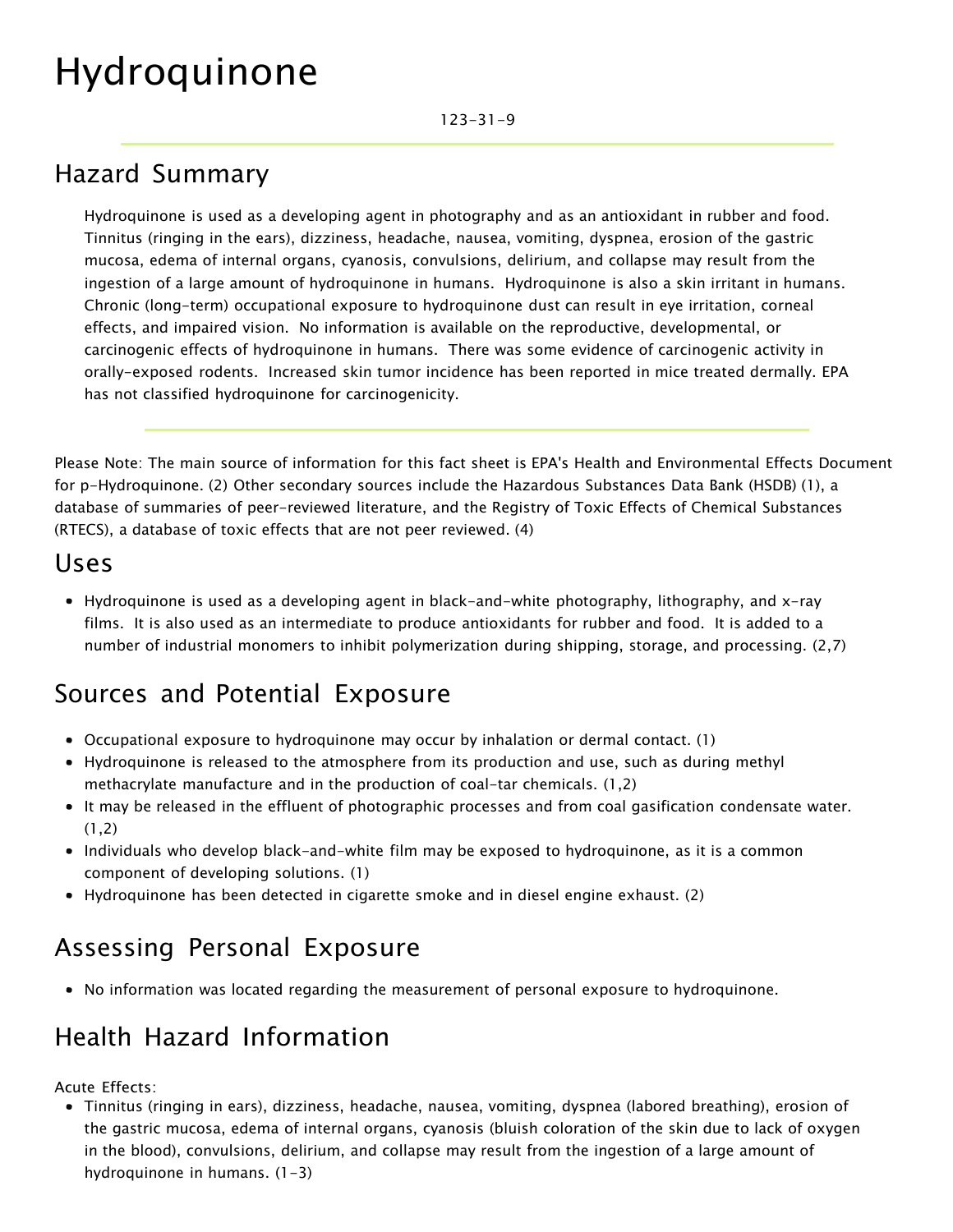- Hydroquinone is also a skin irritant in humans. (2)
- Acute (short-term) animal tests in rats, mice, and rabbits have demonstrated hydroquinone to hav[e high](ttps://www.epa.gov/haps/about-health-effects-fact-sheets) acute toxicity from oral exposure. (4)

Chronic Effects (Noncancer):

- Chronic occupational exposure to hydroquinone dust has resulted in eye injuries, which varied from mild irritation and staining of conjunctivae and cornea to changes in the thickness and curvature of the cornea, loss of corneal luster, and impaired vision; prolonged exposure is required for the development of severe ocular effects. (2)
- Nausea, vomiting, abdominal cramps, and diarrhea occurred in humans who chronically consumed water contaminated with hydroquinone. However, in one study, no effects on the blood or urine parameters tested were observed in people who voluntarily ate low doses of hydroquinone for less than 6 months. (2)
- Rats chronically exposed via gavage (experimentally placing the chemical in the stomach) suffered from tremors and convulsions and death at the highest levels, as well as effects on the kidneys and stomach, and forestomach lesions were reported in mice. Rats exposed to hydroquinone in their diet ate less, lost weight, and developed aplastic anemia. Rats that consumed the chemical in their water gained weight more slowly; developed slight blood effects and dystrophic changes in the small intestines, liver, kidneys, and myocardium; and had increased liver and kidney weights. In several animal studies, no significant health effects were noted. (2,7)
- EPA has not established a Reference Concentration [\(RfC\)](https://www.epa.gov/haps/health-effects-notebook-glossary) for hydroquinone. (5)
- EPA has calculated a provisional Reference Dose [\(RfD\)](https://www.epa.gov/haps/health-effects-notebook-glossary) of 0.04 milligrams per kilogram body weight per day (mg/kg/d) for hydroquinone based on hematological effects in humans. The provisional [RfD](https://www.epa.gov/haps/health-effects-notebook-glossary) is a value that has had some form of Agency review but is not on the Integrated Risk Information System (IRIS). The [RfD](https://www.epa.gov/haps/health-effects-notebook-glossary) is an estimate (with uncertainty spanning perhaps an order of magnitude) of a daily oral exposure to the human population (including sensitive subgroups) that is likely to be without appreciable risk of deleterious noncancer effects during a lifetime. It is not a direct estimator of risk but rather a reference point to gauge the potential effects. At exposures increasingly greater than the [RfD,](https://www.epa.gov/haps/health-effects-notebook-glossary) the potential for adverse health effects increases. Lifetime exposure above the [RfD](https://www.epa.gov/haps/health-effects-notebook-glossary) does not imply that an adverse health effect would necessarily occur. (6)

Reproductive/Developmental Effects:

- No information is available on the reproductive or developmental effects of hydroquinone in humans.
- A slight reduction in maternal body weight gain, decreased fetal weight, increased resorption rate, and reduced fertility in males have been observed in rats orally exposed to hydroquinone via gavage or in the diet. (2)
- Exposure of rabbits to hydroquinone via gavage produced negligible developmental alterations. (1)

Cancer Risk:

- No information is available on the carcinogenic effects of hydroquinone in humans.
- Increased skin tumor incidence has been reported in mice treated dermally. (2)
- In a National Toxicology Program (NTP) study of rats and mice dosed by gavage, there was some evidence of carcinogenic activity for male rats, as shown by increases in tubular cell adenomas of the kidney; there was some evidence of carcinogenic activity for female rats, as shown by increases in mononuclear cell leukemia; there was no evidence of carcinogenic activity for male mice; there was some evidence of carcinogenic activity for female mice, as shown by increases in hepatocellular neoplasms. (1,7,8)
- EPA has not classified hydroquinone for carcinogenicity. (5)

# Physical Properties

- The chemical formula for hydroquinone is  $C H O<sub>2</sub>$ , and its molecular weight is 110.06 g/mol. (2)
- Hydroquinone is a white crystalline solid that is soluble in water. (2)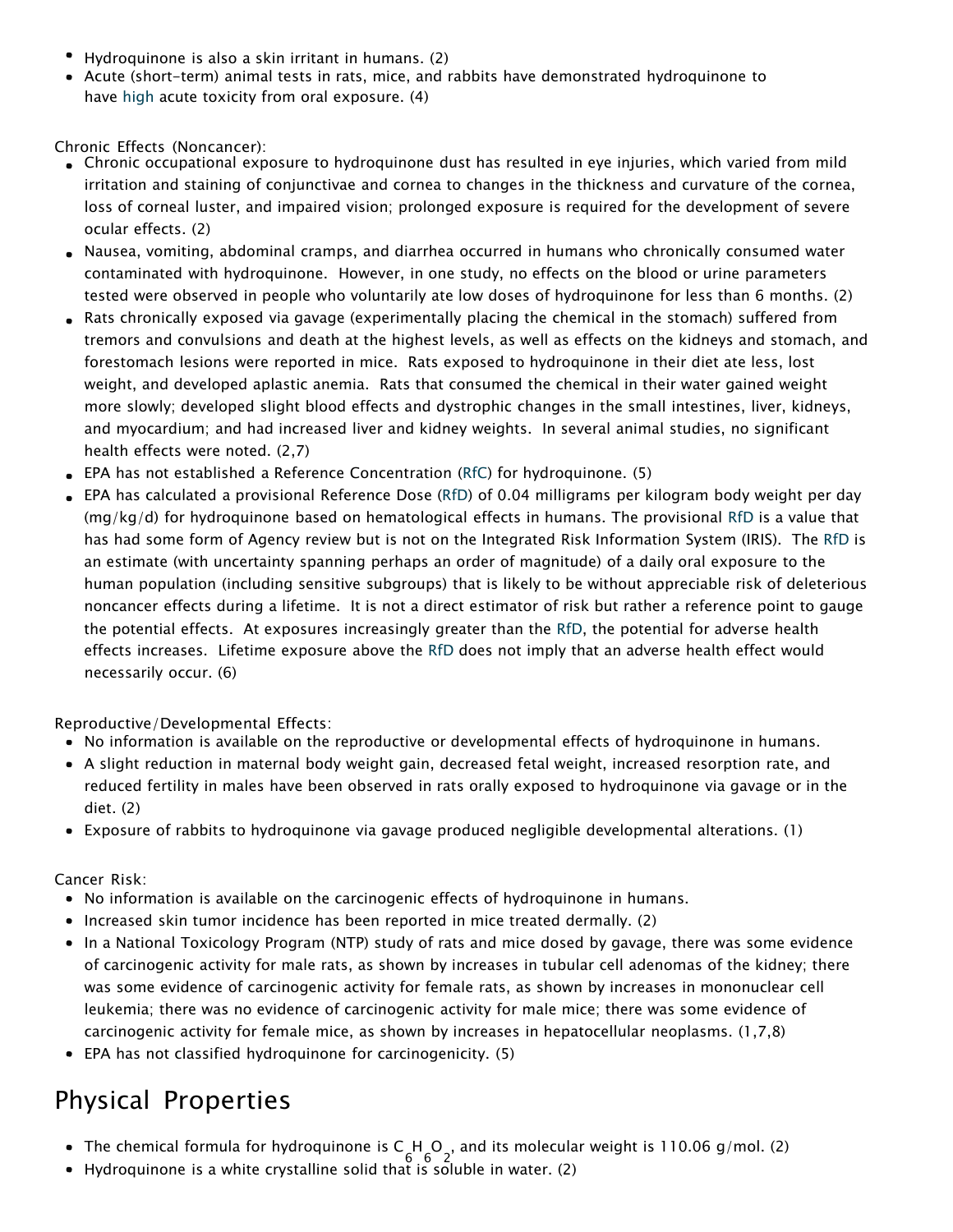- The odor threshold for hydroquinone has not been established.
- The vapor pressure for hydroquinone is 0.000019 mm Hg at 25 °C, and its log octanol/water partition coefficient ( $log K$ ) is 0.59. (2)

Conversion Factors:

To convert concentrations in air (at 25 °C) from ppm to mg/m  $\frac{3}{3}$  : mg/m  $\frac{3}{4}$  (ppm)  $\times$  (molecular weight of the compound)/(24.45). For hydroquinone: 1 ppm = 4.5 mg/m<sup>-</sup>.

#### Health Data from Inhalation Exposure



#### p-Hydroquinone

ACGIH TLV--American Conference of Governmental and Industrial Hygienists' threshold limit value expressed as a time-weighted average; the concentration of a substance to which most workers can be exposed without adverse effects.

NIOSH REL ceiling--National Institute of Occupational Safety and Health's recommended exposure limit ceiling; the concentration that should not be exceeded at any time.

NIOSH IDLH -- NIOSH's immediately dangerous to life or health concentration; NIOSH recommended exposure limit to ensure that a worker can escape from an exposure condition that is likely to cause death or immediate or

delayed permanent adverse health effects or prevent escape from the environment. OSHA PEL--Occupational Safety and Health Administration's permissible exposure limit expressed as a time